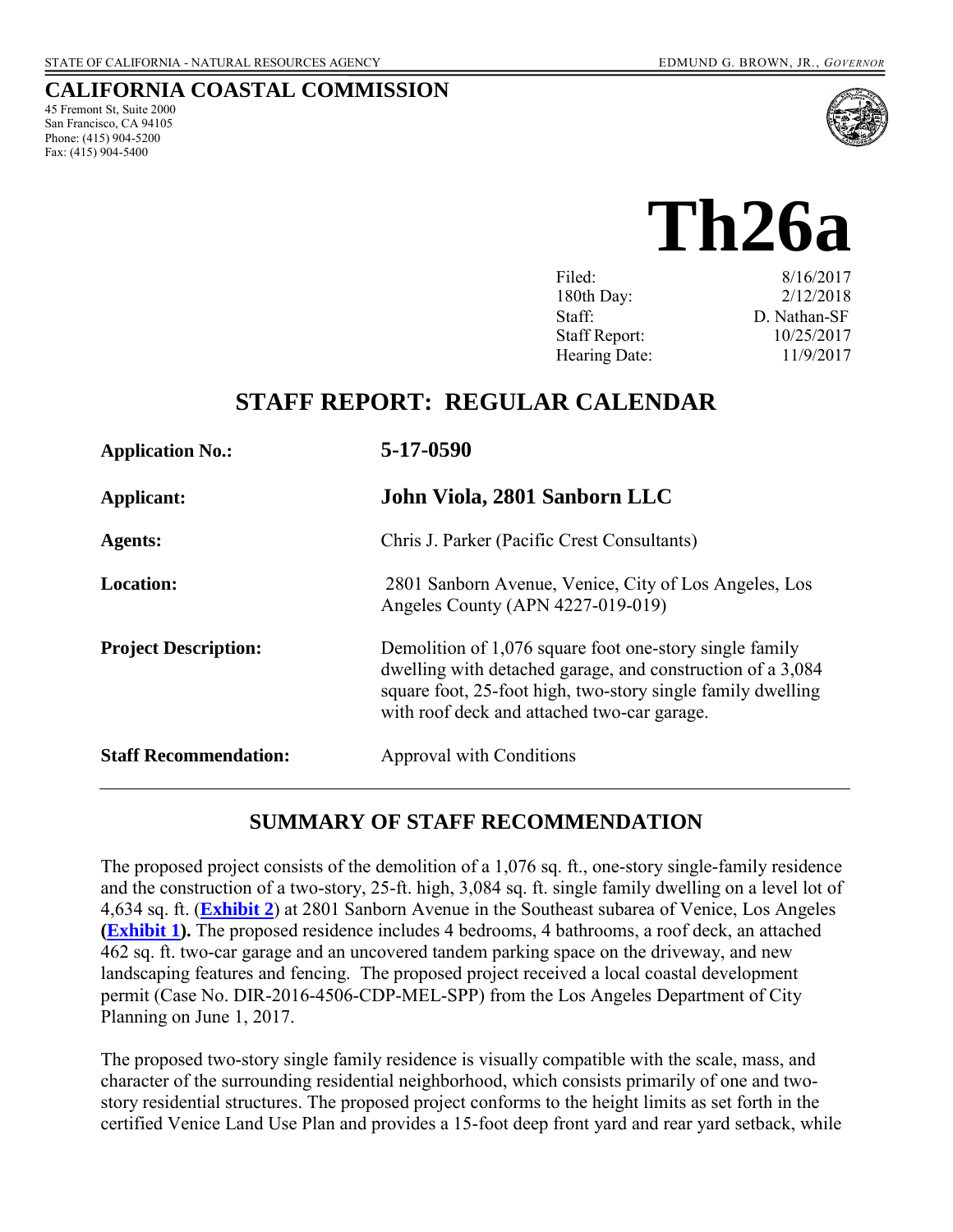the design component provides for an articulated front and rear façade, which minimizes the overall box-like design of the proposed development (**[Exhibits 2 and 3\)](https://documents.coastal.ca.gov/reports/2017/11/th26a/th26a-11-2017-exhibits.pdf)**. Furthermore, the applicant has provided a streetscape analysis which shows that the proposed project is well within the range of building heights and sizes in the surrounding neighborhood (**[Exhibit 4](https://documents.coastal.ca.gov/reports/2017/11/th26a/th26a-11-2017-exhibits.pdf)**).

Therefore, Staff recommends **approval** of Coastal Development Permit Application No. 5-17-0590 with conditions, as it conforms to Chapter 3 of the Coastal Act and the height and setback limitations of the Venice Land Use Plan. The recommended three special conditions require the applicant to undertake development in accordance with the approved final plans, provide for waterconservation through landscaping and irrigation, and implement construction best management practices.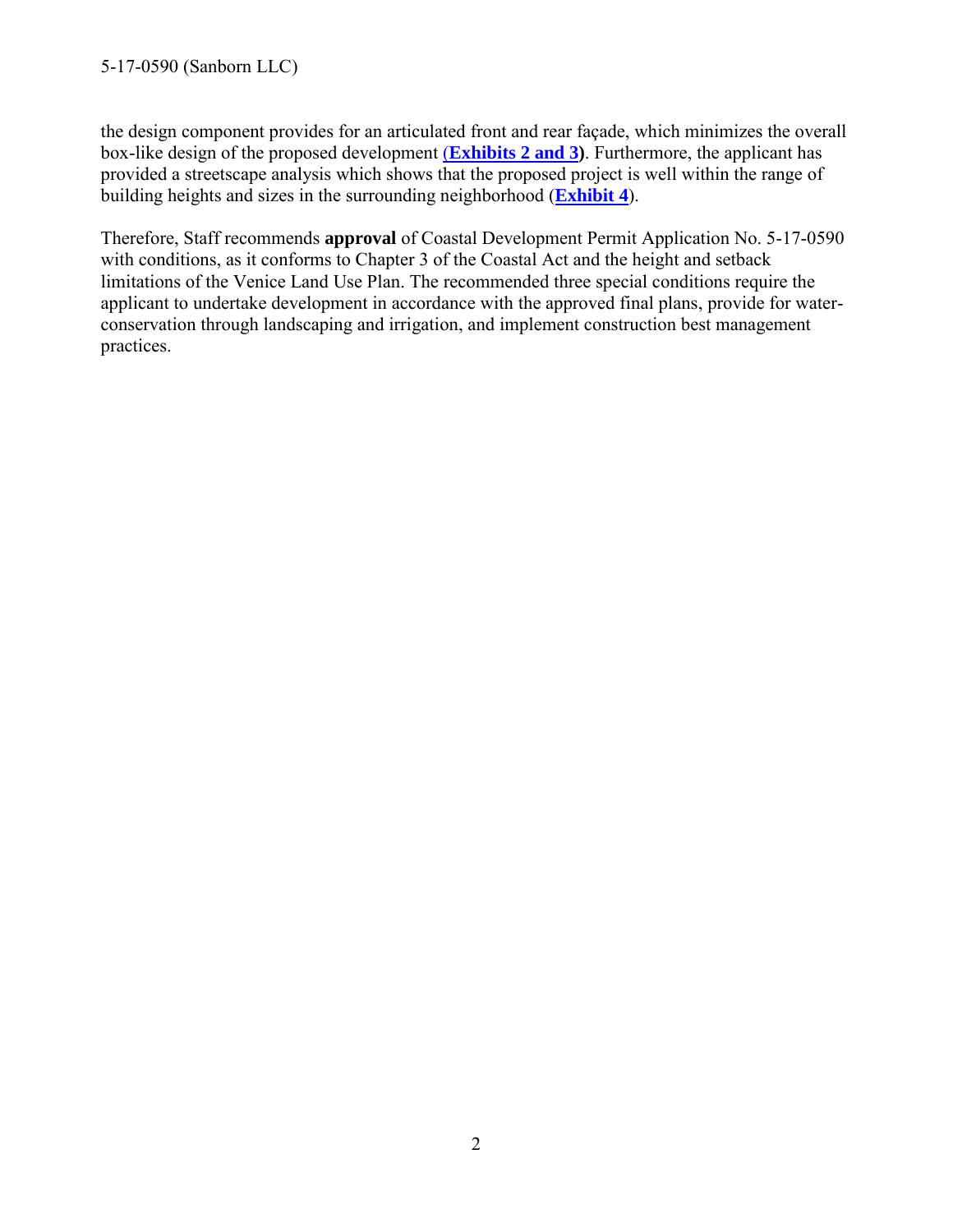# **TABLE OF CONTENTS**

### **APPENDICES**

Appendix A - Substantive File Documents

### **EXHIBITS**

[Exhibit 1 – Project Location](https://documents.coastal.ca.gov/reports/2017/11/th26a/th26a-11-2017-exhibits.pdf) Exhibit 2 – [Project Plans and Elevations](https://documents.coastal.ca.gov/reports/2017/11/th26a/th26a-11-2017-exhibits.pdf) Exhibit 3 – [Project Renderings](https://documents.coastal.ca.gov/reports/2017/11/th26a/th26a-11-2017-exhibits.pdf) [Exhibit 4 – Streetscape and Scale Analysis](https://documents.coastal.ca.gov/reports/2017/11/th26a/th26a-11-2017-exhibits.pdf)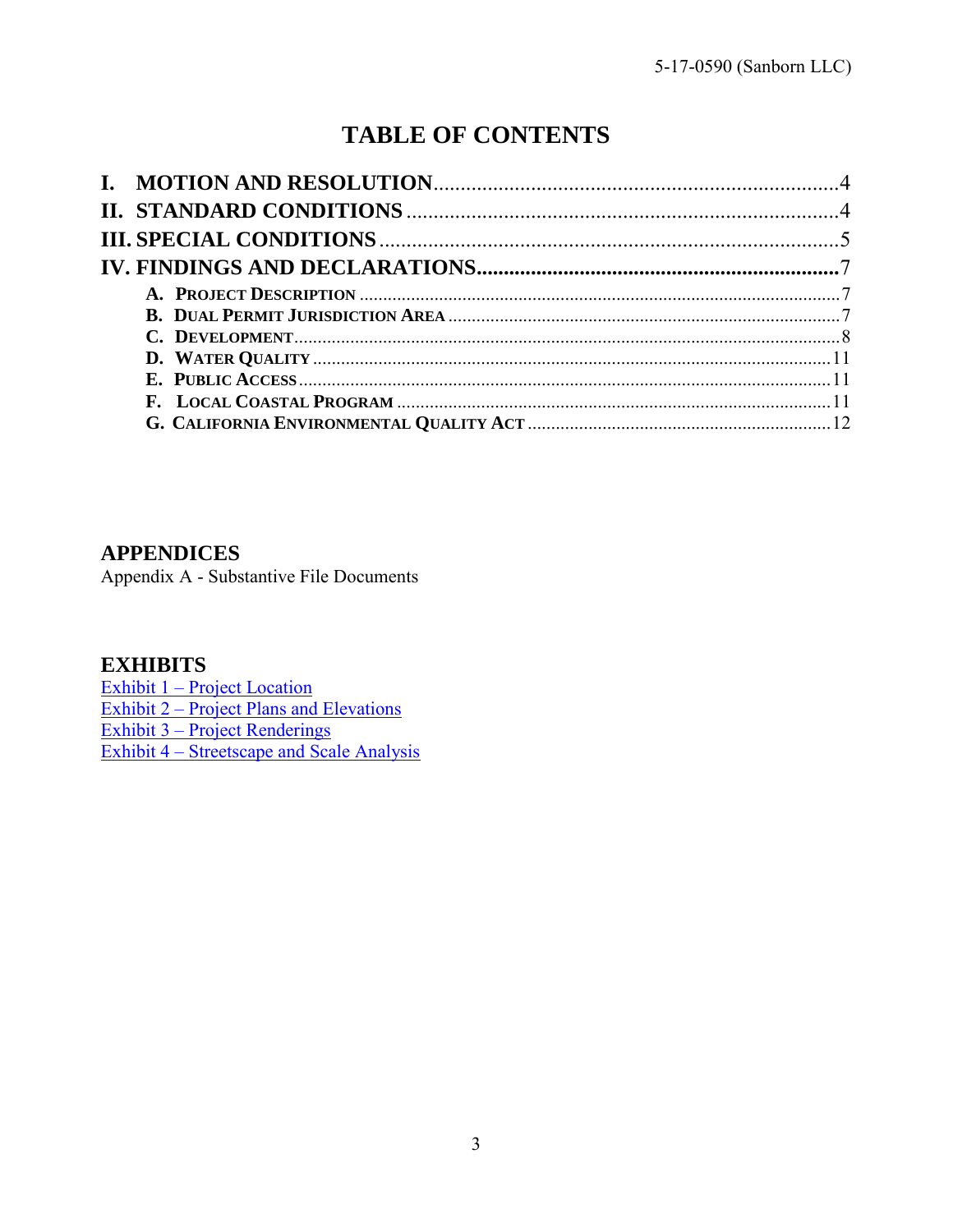### <span id="page-3-0"></span>**I. MOTION AND RESOLUTION**

#### **Motion:**

*I move that the Commission approve Coastal Development Permit Application No. 5-17-0590 pursuant to the staff recommendation.*

Staff recommends a **YES** vote. Passage of this motion will result in approval of the permit as conditioned and adoption of the following resolution and findings. The motion passes only by affirmative vote of a majority of the Commissioners present.

#### **Resolution:**

*The Commission hereby approves a coastal development permit for the proposed development and adopts the findings set forth below on grounds that the development as conditioned will be in conformity with the policies of Chapter 3 of the Coastal Act and will not prejudice the ability of the local government having jurisdiction over the area to prepare a Local Coastal Program conforming to the provisions of Chapter 3. Approval of the permit complies with the California Environmental Quality Act because either 1) feasible mitigation measures and/or alternatives have been incorporated to substantially lessen any significant adverse effects of the development on the environment, or 2) there are no further feasible mitigation measures or alternatives that would substantially lessen any significant adverse impacts of the development on the environment.* 

### <span id="page-3-1"></span>**II. STANDARD CONDITIONS**

This permit is granted subject to the following standard conditions:

- 1. **Notice of Receipt and Acknowledgment**. The permit is not valid and development shall not commence until a copy of the permit, signed by the permittee or authorized agent, acknowledging receipt of the permit and acceptance of the terms and conditions, is returned to the Commission office.
- 2. **Expiration.** If development has not commenced, the permit will expire two years from the date on which the Commission voted on the application. Development shall be pursued in a diligent manner and completed in a reasonable period of time. Application for extension of the permit must be made prior to the expiration date.
- 3. **Interpretation.** Any questions of intent of interpretation of any condition will be resolved by the Executive Director or the Commission.
- 4. **Assignment.** The permit may be assigned to any qualified person, provided assignee files with the Commission an affidavit accepting all terms and conditions of the permit.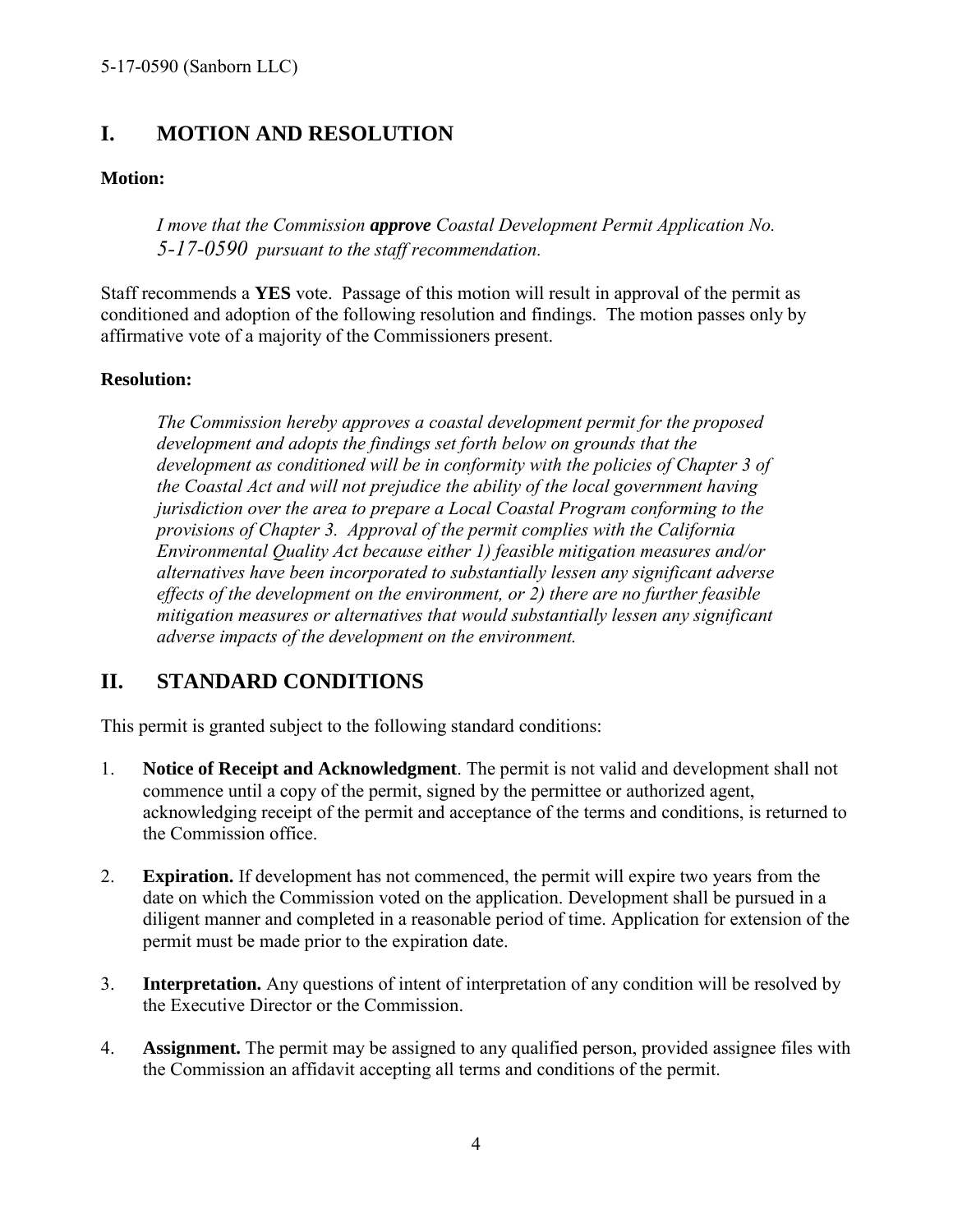5. **Terms and Conditions Run with the Land.** These terms and conditions shall be perpetual, and it is the intention of the Commission and the permittee to bind all future owners and possessors of the subject property to the terms and conditions.

# <span id="page-4-0"></span>**III. SPECIAL CONDITIONS**

This permit is granted subject to the following special conditions:

<span id="page-4-1"></span>1. **Permit Compliance.** Coastal Development Permit 5-17-0590 authorizes the demolition of a singlefamily dwelling and the construction of a new two-story, 25-foot high single-family residence with an attached two-car garage. The applicant shall maintain three (3) parking spaces on-site over the life of the approved development (two spaces in the garage and one in the driveway). All development must occur in strict compliance with the proposal as set forth in the application, subject the special conditions.

The permittee shall undertake development in accordance with the approved plans. Any proposed changes to the approved final plans shall be reported to the Executive Director. No changes to the approved final plans shall occur without a Commission amendment to this coastal development permit unless the Executive Director determines that no amendment is required.

- <span id="page-4-2"></span>2. **Landscape and Irrigation.** By acceptance of the permit, the permittee agrees, on behalf of himself and all future successors and assigns, that:
	- (a) Vegetated landscaped areas shall consist of native plants or non-native drought tolerant plants, which are non-invasive. No plant species listed as problematic and/or invasive by the California Native Plant Society (http://www.CNPS.org/), the California Invasive Plant Council (formerly the California Exotic Pest Plant Council) (http://www.calipc.org/), or as may be identified from time to time by the State of California shall be employed or allowed to naturalize or persist on the site. No plant species listed as a "noxious weed" by the State of California or the U.S. Federal Government shall be utilized within the property. All plants shall be low water use plants as identified by California Department of Water Resources (See: http://www.water.ca.gov/wateruse efficiency/docs/wucols00.pdf).
	- (b) Use of reclaimed water for irrigation is encouraged. If using potable water for irrigation, only drip or microspray irrigation systems may be used. Other water conservation measures shall be considered, such as weather based irrigation controllers.
- <span id="page-4-3"></span>3. **Construction Responsibilities and Debris Removal.** By acceptance of this permit, the permittee agrees that the approved development shall be carried out in compliance with the following BMPs:
	- (a) No demolition or construction materials, debris, or waste shall be placed or stored where it may enter sensitive habitat, receiving waters or a storm drain, or be subject to wave, wind, rain, or tidal erosion and dispersion.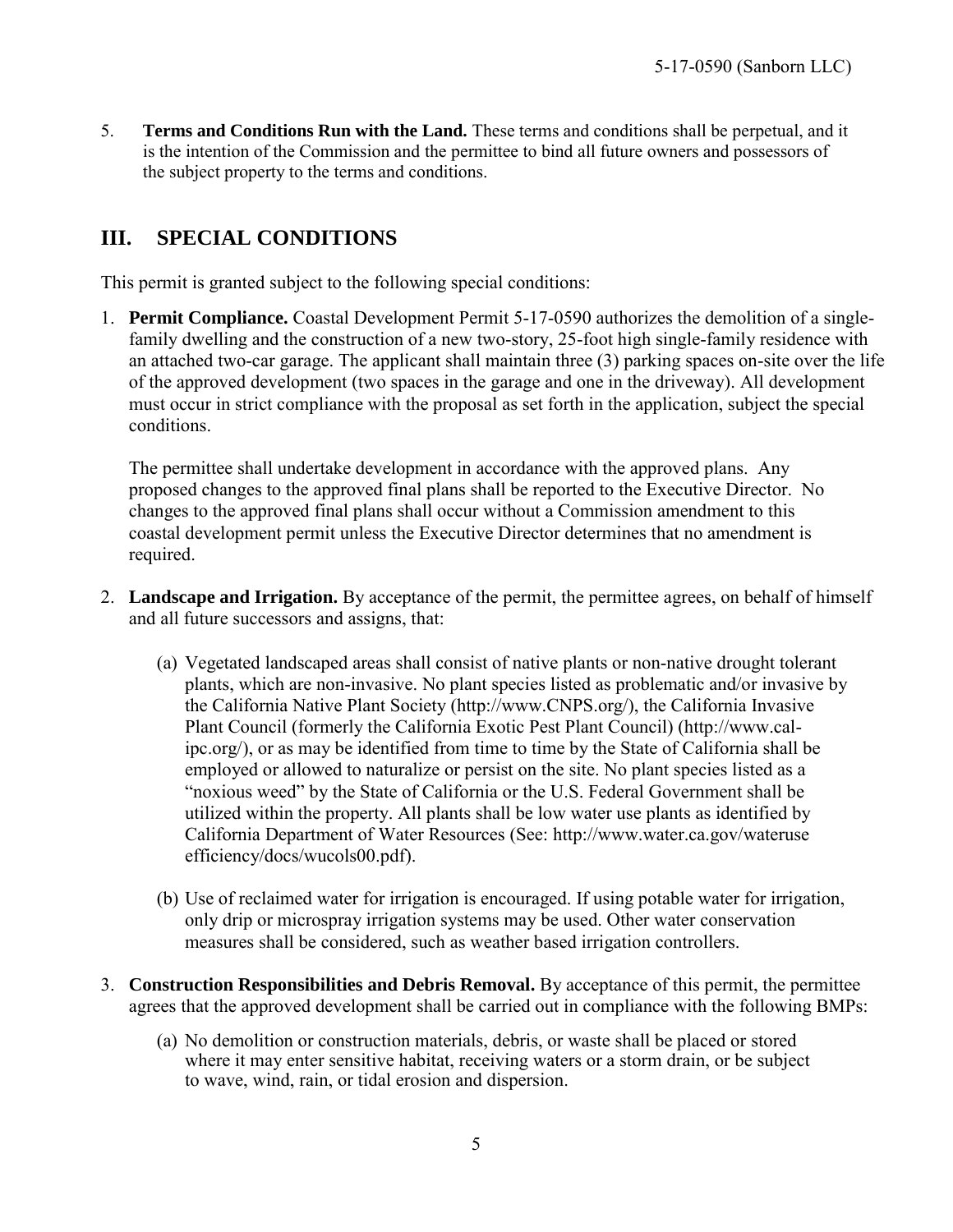- (b) No demolition or construction equipment, materials, or activity shall be placed in or occur in any location that would result in impacts to environmentally sensitive habitat areas, streams, wetlands or their buffers.
- (c) Any and all debris resulting from demolition or construction activities shall be removed from the project site within 24 hours of completion of the project.
- (d) Demolition or construction debris and sediment shall be removed from work areas each day that demolition or construction occurs to prevent the accumulation of sediment and other debris that may be discharged into coastal waters.
- (e) All trash and debris shall be disposed in the proper trash and recycling receptacles at the end of every construction day.
- (f) The applicant shall provide adequate disposal facilities for solid waste, including excess concrete, produced during demolition or construction.
- (g) Debris shall be disposed of at a legal disposal site or recycled at a recycling facility. If the disposal site is located in the coastal zone, a coastal development permit or an amendment to this permit shall be required before disposal can take place unless the Executive Director determines that no amendment or new permit is legally required.
- (h) All stock piles and construction materials shall be covered, enclosed on all sides, shall be located as far away as possible from drain inlets and any waterway, and shall not be stored in contact with the soil.
- (i) Machinery and equipment shall be maintained and washed in confined areas specifically designed to control runoff. Thinners or solvents shall not be discharged into sanitary or storm sewer systems.
- (j) During construction of the project, no runoff, site drainage or dewatering shall be directed from the site into any street, alley or stormdrain, unless specifically authorized by the California Regional Water Quality Control Board.
- (k) The discharge of any hazardous materials into any receiving waters shall be prohibited.
- (l) Spill prevention and control measures shall be implemented to ensure the proper handling and storage of petroleum products and other construction materials. Measures shall include a designated fueling and vehicle maintenance area with appropriate berms and protection to prevent any spillage of gasoline or related petroleum products or contact with runoff. The area shall be located as far away from the receiving waters and storm drain inlets as possible.
- (m)Best Management Practices (BMPs) and Good Housekeeping Practices (GHPs) designed to prevent spillage and/or runoff of demolition or construction-related materials, and to contain sediment or contaminants associated with demolition or construction activity, shall be implemented prior to the on-set of such activity.
- (n) All BMPs shall be maintained in a functional condition throughout the duration of construction activity.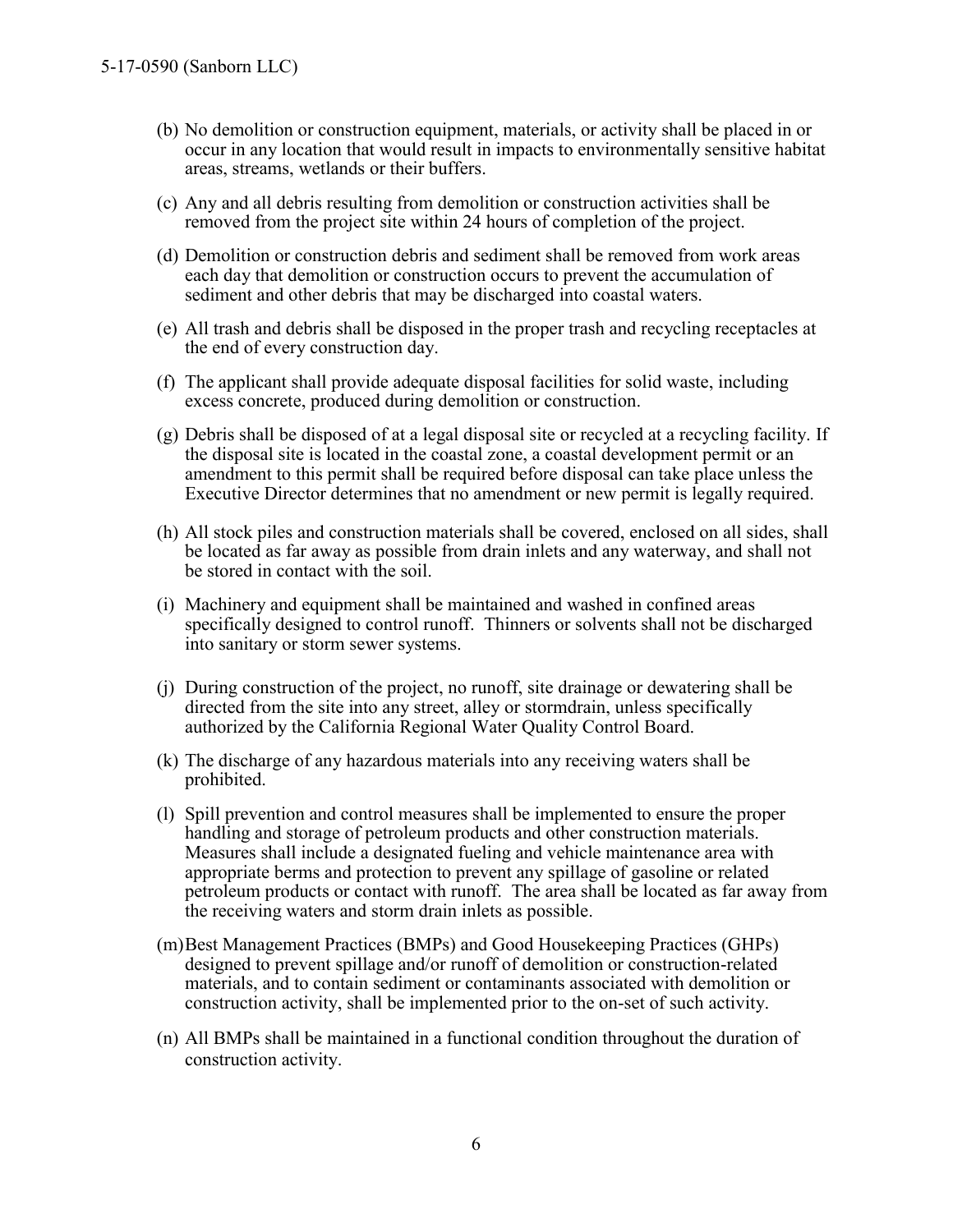## <span id="page-6-0"></span>**IV. FINDINGS AND DECLARATIONS**

### <span id="page-6-1"></span>**A. PROJECT DESCRIPTION**

The project site is located at 2801 Sanborn Avenue in the Southeast subarea of Venice, Los Angeles **[\(Exhibit 1\)](https://documents.coastal.ca.gov/reports/2017/11/th26a/th26a-11-2017-exhibits.pdf).** The subject parcel, located block south of Sherman Canal and one block east of Grand Canal, has a width of approximately 50 feet and a depth of approximately 92 feet for a total lot area of approximately 4,634 sq. ft. The project is in the dual permit jurisdiction.

The applicant proposes to demolish a 1,076 sq. ft., one-story single-family residence with detached garage and construct a two-story, 25-ft. high, 3,084 sq. ft. single family dwelling, with 4 bedrooms, 4 bathrooms, a roof deck accessible from a stairway leading up from the second floor, an attached 462 sq. ft. 2-car garage and an uncovered tandem parking space on the driveway, and new landscaping features and fencing (**[Exhibit 2](https://documents.coastal.ca.gov/reports/2017/11/th26a/th26a-11-2017-exhibits.pdf)**). The proposed project also has an articulated front, rear, and side façade, with recessed front and rear doorways on the 1<sup>st</sup> floor and front, rear, and (northern) side balconies projecting outwards on the 2<sup>nd</sup> floor (**Exhibit 3**). The proposed project provides a 15-foot deep front yard setback, and a 15-foot deep rear setback. No exceptions or variances have been requested from City building codes or standards. No roof access structure (i.e., stairway enclosure) exceeding 25 feet in height is proposed or permitted.

The project site is part of a developed residential neighborhood and is designated R1-1-0 (Low Density Residential) by the Venice Land Use Plan and City of Los Angeles Zoning Code. The subject site is approximately 1/3 of a mile inland of the public beach and one block (100 feet) southeast of the Venice Canals. The subject property is on a corner lot that fronts Sanborn Ave and  $28<sup>th</sup>$  Avenue, with the rear of the property abutting Grand Canal Court, a 20-foot wide alley behind the project site. This residential neighborhood predominantly features one and two-story singlefamily homes and multi-family residences on both sides of the block. The proposed project is not located on a canal, as the alley to the rear of the property separates the subject site from another row of housing directly on the nearest canal (Grand Canal). Most of the residences on Sherman Canal are three stories in height. Although the subject site is near to the historic Venice Canals, the property is recognized under the Venice Land Use Plan as part of the Southeast subarea of Venice and is not designated by the City as a historic resource within the community. Further, SurveyLA, which is used as a guideline for historic resources in the area, also does not consider the property a historic resource.

The City issued the Director's Determination (DIR-2016-4506-CDP-MEL-SPP) on June 1, 2017 for the proposed project's conformance to the Venice Specific Plan. The project was also found to be exempt from CEQA (ENV-2016-4507-CE). The applicant applied for a coastal development permit from the Coastal Commission on July 3, 2017, as is required in the *Dual Permit Jurisdiction* area.

### <span id="page-6-2"></span>**B. DUAL PERMIT JURISDICTION AREA**

Within the areas specified in Section 30601 of the Coastal Act, which is known in the City of Los Angeles permit program as the *Dual Permit Jurisdiction* area, the Coastal Act requires that any development which receives a local coastal development permit also obtain a second (or "dual") coastal development permit from the Coastal Commission. For projects located inland of the areas identified in Section 30601 (i.e., projects in the *Single Permit Jurisdiction* area), the City of Los Angeles local coastal development permit is the only coastal development permit required. In this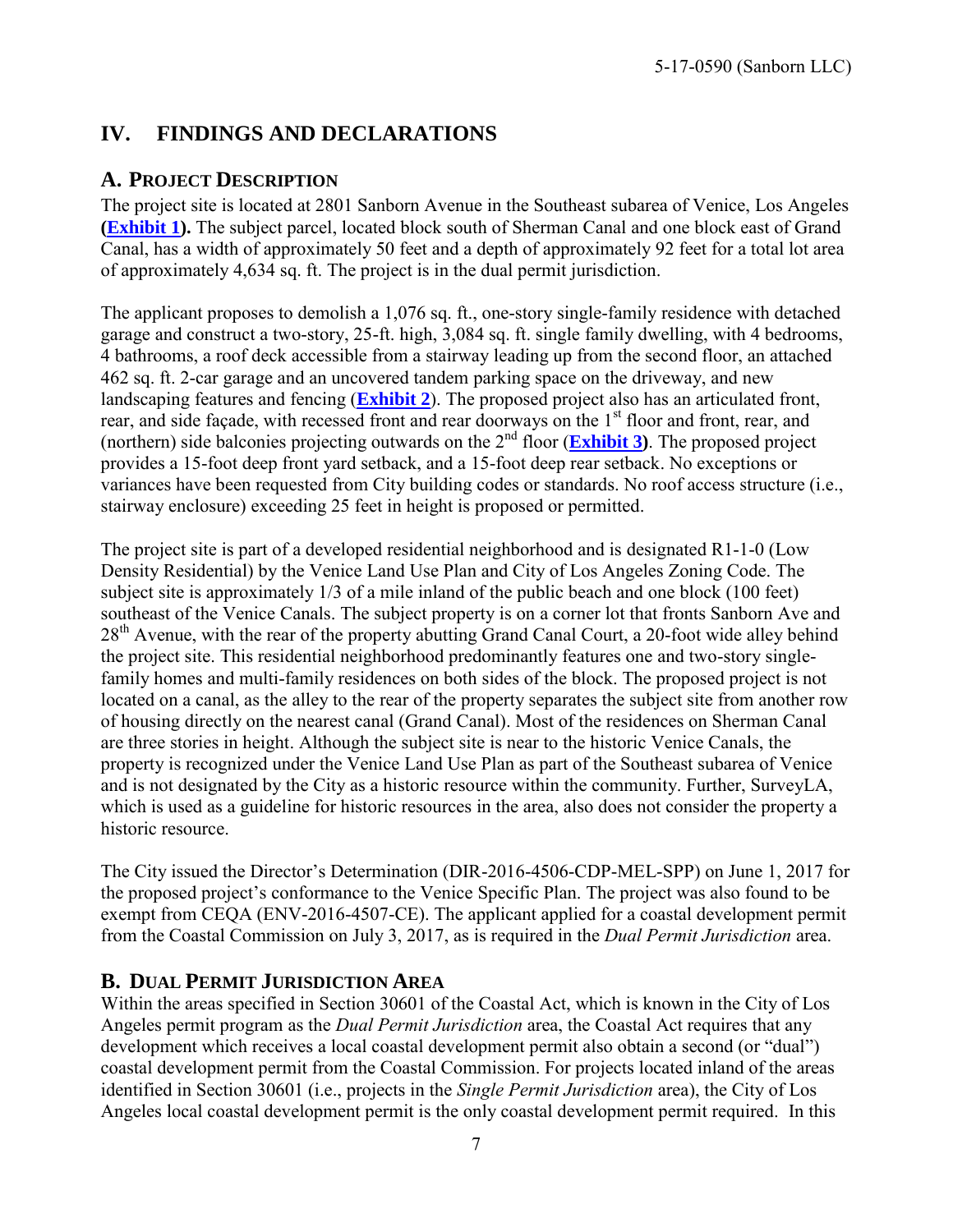case, the project site is within the Dual Permit Jurisdiction area. The City of Los Angeles completed its final action to approve local Coastal Development Permit No. DIR-2016-4506-CDP-MEL-SPP on June 1, 2017. The local coastal development permit was not appealed at the local level or to the Commission. The City's findings indicate that the approved development is consistent with the character of the area and will not prejudice its ability to prepare a local coastal program.

### <span id="page-7-0"></span>**C. DEVELOPMENT**

The Venice community – including the beach, the boardwalk, the canals, and the eclectic architectural styles of the neighborhoods – is one of the most popular visitor destinations in California with 16 million people visiting annually.<sup>1</sup> The Venice community is primarily residential, however, and the continued change in the residential character of the Venice Community has been a cause of public concern over the years.

Section 30251 of the Coastal Act states in part:

*The scenic and visual qualities of coastal areas shall be considered and protected as a resource of public importance. Permitted development shall…be visually compatible with the character of surrounding areas...*

Section 30253 of the Coastal Act states in part:

*New development shall…* 

*e) where appropriate, protect special communities and neighborhoods that, because of their unique characteristics, are popular visitor destination points for recreational uses.* 

Sections 30251 and 30253 of the Coastal Act state that such scenic areas and special communities shall be protected.

When the Commission certified the Venice Land Use Plan (LUP) in 2001, it considered the potential impacts that development could have on community character and adopted policies and specific residential building standards to ensure development was designed with pedestrian scale and compatibility with surrounding development. Given the specific conditions surrounding the subject site and the eclectic development pattern of Venice, it is appropriate to use the certified LUP policies as guidance in determining whether or not the project is consistent with sections 30251 and 30253 of the Coastal Act.

In this case, the certified Venice Land Use Plan echoes the priority expressed in Coastal Act for preservation of the nature and character of unique residential communities and neighborhoods:

Policy I. E. 1, General, states

*Venice's unique social and architectural diversity should be protected as a Special Coastal Community pursuant to Chapter 3 of the California Coastal Act of 1976.* 

 1 Venice Chamber of Commerce website. <http://venicechamber.net/visitors/about-venice/>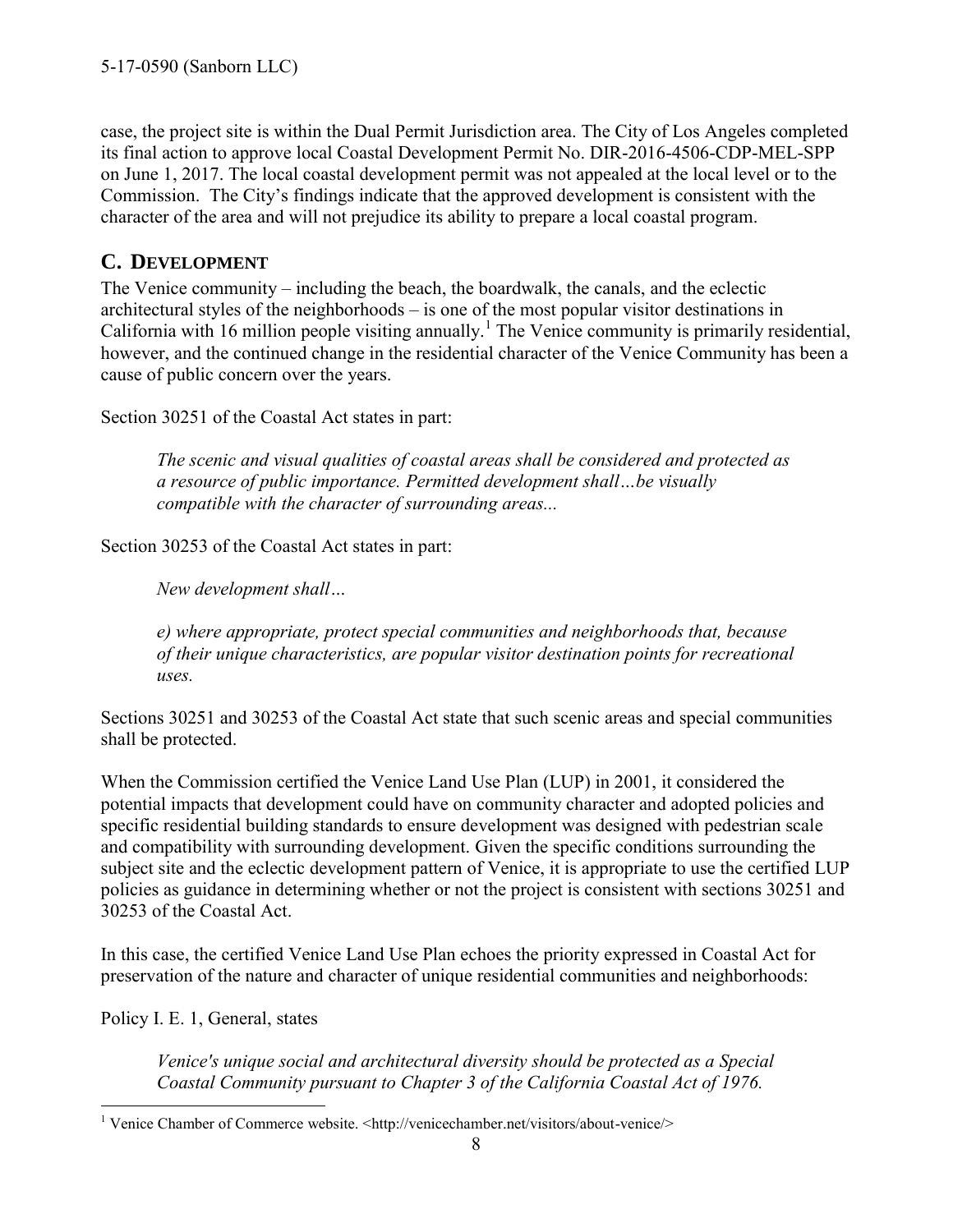Policy I. E. 2. Scale, states.

*New development within the Venice Coastal Zone shall respect the scale and character of the community development. Buildings which are of a scale compatible with the community (with respect to bulk, height, buffer and setback) shall be encouraged. All new development and renovations should respect the scale, massing, and landscape of existing residential neighborhoods.* 

Policy I. E. 3. Architecture, states.

Varied styles of architecture are encouraged with building facades which incorporate varied *planes and textures while maintaining the neighborhood scale and massing.* 

Certified Venice LUP Policy I.A.1 states, in part:

*The maximum densities, building heights and bulks for residential development in the Venice Coastal Zone shall be defined by the Land Use Plan Maps and Height Exhibits (Exhibits 9 through 16), and the corresponding land use categories and the development standards as described in this LUP…* 

*a. Roof Access Structures. Building heights and bulk shall be controlled to preserve the nature and character of existing residential neighborhoods. Residential structures may have an enclosed stairway (roof access structure) to provide access to a roof provided that:* 

*i. The roof access structure shall not exceed the specified flat roof height limit by more than 10 feet;* 

*ii. The roof access structure shall be designed and oriented so as to reduce its visibility from adjacent public walkways and recreation areas;* 

*iii. The area within the outside walls of the roof access structure shall be minimized and shall not exceed 100 square feet in area as measured from the outside walls, and;* 

*iv. All roof access structures shall be setback at least 60 horizontal feet from the mean high tide line of Balboa Lagoon, Venice Canals, Grand Canal, and the inland side of the Esplanade (City right-of-way).* 

*Notwithstanding other policies of this LUP, chimneys, exhaust ducts, ventilation shafts and other similar devices essential for building function may exceed the specified height limit in a residential zone by five feet.* 

Certified Venice LUP Policy I.A.7.c states, in part:

*Height: Oakwood, Milwood, and Southeast Venice: Not to exceed 25 feet for buildings with flat roofs; or 30 feet for buildings utilizing a stepped back or varied roofline. The portion that exceeds 25 feet in height shall be set back from*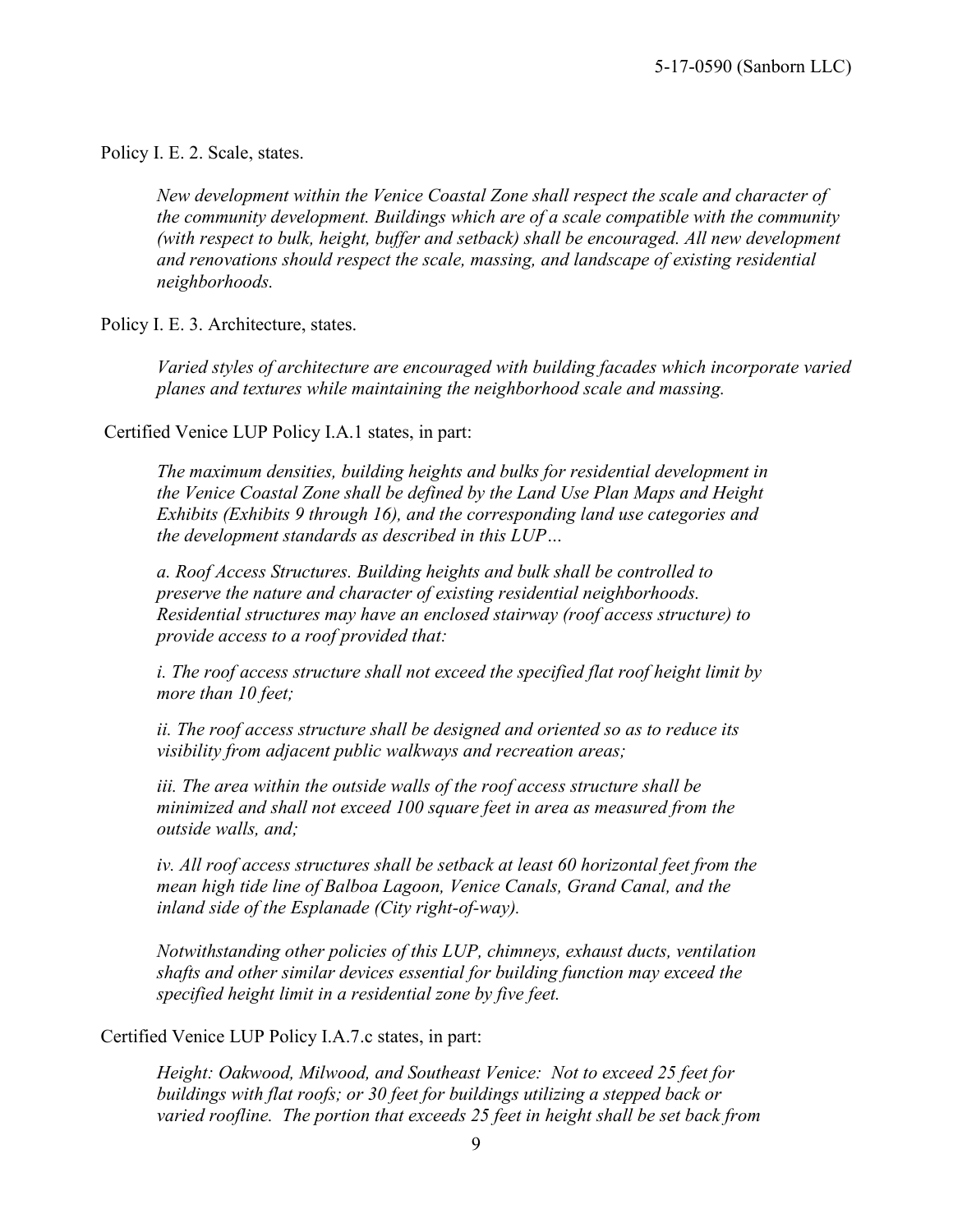*the required front yard one foot for every foot in height above 25 feet. Structures located along walk streets are limited to a maximum of 28 feet. (See LUP Policy I.A.1 and LUP Height Exhibits 13-16).* 

The applicant proposes to construct a two-story, 25-ft. high, 3,084 sq. ft. single family dwelling (**[Exhibit 2](https://documents.coastal.ca.gov/reports/2017/11/th26a/th26a-11-2017-exhibits.pdf)**).

An examination of the character of surrounding buildings shows that the proposed project fits the mass, scale and character of the neighborhood. First, the proposed project conforms to the height limits as set forth in the certified Land Use Plan for Venice: 25 feet for flat-roofed residences and 30 feet for buildings utilizing a stepped back or varied roofline. Devices essential for building function may extend a maximum of 5 feet above the maximum height, and roof access structures can be permitted to exceed the specified flat roof height limit by up to 10 feet with an internal area of no more than 100 sq. ft. Since the proposed project measures 25 ft. in height for a flat roofline, and because no roof access structure is included, the height of the proposed structure is consistent with the Venice Land Use Plan (**[Exhibit 2](https://documents.coastal.ca.gov/reports/2017/11/th26a/th26a-11-2017-exhibits.pdf)**).

Second, the front, side, and back of the proposed single family residence meets the setback requirements of the Venice Land Use Plan, as the proposed development will be set back 15 feet from the Sanborn Avenue (fronting) right-of-way and 15 feet from the rear alley (Grand Canal) right-of-way. The sides of the proposed project will also be set back 5 feet from the property line, which is also consistent with City's setback requirements. The proposed project also has an articulated front, rear, and side facade, with recessed front and rear doorways on the 1<sup>st</sup> floor and front, rear, and (northern) side balconies projecting outwards on the  $2<sup>nd</sup>$  floor (**[Exhibit 3](https://documents.coastal.ca.gov/reports/2017/11/th26a/th26a-11-2017-exhibits.pdf)**). Further, outdoor lighting is designed with shielding so that light does not spill into adjacent residential properties. No exceptions or variances have been requested from City building codes or standards.

Third, the applicant has provided a streetscape analysis which shows that the height of the proposed structure is consistent with the prevailing heights of the surrounding properties (**[Exhibit 4](https://documents.coastal.ca.gov/reports/2017/11/th26a/th26a-11-2017-exhibits.pdf)**).

Given these design specifications, the proposed project is consistent with the relevant Venice Land Use Plan and Coastal Act policies stated above, which emphasize protection of community character by requiring new construction to respect the bulk, height, buffer, and setbacks of buildings in the surrounding neighborhood. For the reasons discussed above, and because the development is located within an existing developed area, as conditioned, the proposed development will be compatible with the character and scale of the surrounding area and will avoid cumulative adverse impacts on visual resources and community character. Therefore, the Commission finds that the development, as conditioned, conforms with Sections 30251 and 30253 of the Coastal Act.

The proposed project also includes permeable pavers and landscaped rear, front, and side yards, with lot grading requirements for pervious surfaces to fall a minimum of 6 inches within the first 10 feet. For impervious surfaces, a slope of 2% is required.

As required by the Venice Land Use Plan and consistent with previous Commission actions in the area, the proposed project provides three on-site parking spaces, with the attached 2-car garage located at the rear of the property and one uncovered parking space accessed from the rear alley as well. **[Special Condition 1](#page-4-1)** requires the applicant to maintain these three parking spaces on-site over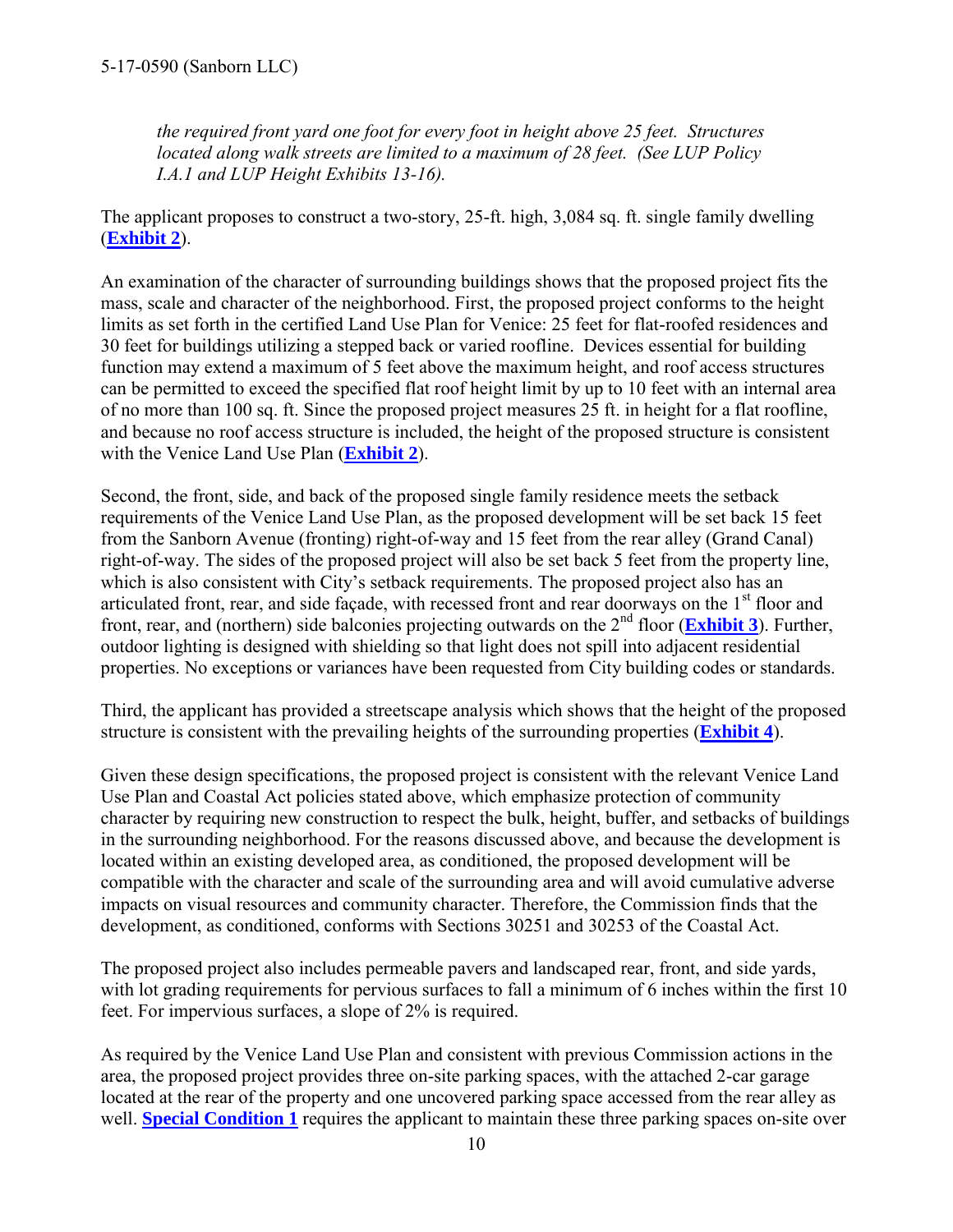the life of the approved development. **[Special Condition 1](#page-4-1)** also ensures that the applicant undertakes the development in accordance with the approved final plans.

### <span id="page-10-0"></span>**D. WATER QUALITY**

The subject site includes permeable pavers and landscaped rear, front, and side yards, with lot grading requirements for pervious surfaces to fall a minimum of 6 inches within the first 10 feet. For impervious surfaces, a slope of 2% is required. In order to ensure that water quality is preserved and energy use is minimized over the life of the development, **[Special Condition 2](#page-4-2)** requires all new landscaping to consist of drought tolerant, non-invasive vegetation irrigated by a drip or microspray system, consistent with previous Commission actions and Governor Brown's executive orders to preserve water.

Due to its proximity to the Venice Canals, the proposed development has a potential for the discharge of polluted runoff from the project site into coastal waters. The development, as proposed and as conditioned, incorporates best management practices (BMPs) to minimize the effect of construction and post-construction activities on the marine environment. These BMPs include, but are not limited to, the appropriate management of equipment and construction materials, and the prohibiting of wastewater, solvents, or other construction by-products to be dumped or disposed of on site. Further, the applicant proposes to install low flush water closets for water conservation purposes. However, to ensure that water quality impacts are mitigated during construction, **[Special](#page-4-3)  [Condition 3](#page-4-3)** requires the applicant to implement construction best management practices. Therefore, the Commission finds that the proposed development, as conditioned, conforms with Sections 30230 and 30231 of the Coastal Act regarding the protection of water quality to promote the biological productivity of coastal waters and to protect human health.

### <span id="page-10-1"></span>**E. PUBLIC ACCESS**

As conditioned, the proposed development will not affect the public's ability to gain access to, and/or to make use of, the coast and nearby recreational facilities. Adequate on-site parking for the proposed single-family residence is provided by an attached 462 sq. ft. two-car garage and an uncovered tandem parking space on the driveway, which is accessed from the rear alley. Further, the subject site is not located between the first public road and the sea, while public access to the Venice Canals is available one block away, and access to the beach is provided approximately five blocks from the subject site at the western end of Washington Boulevard at the Venice Pier. Therefore, as conditioned, the development conforms with Sections 30210 through 30214, Sections 30220 through 30224, and 30252 of the Coastal Act.

## <span id="page-10-2"></span>**F. LOCAL COASTAL PROGRAM**

Section 30604(a) of the Coastal Act provides that the Commission shall issue a coastal development permit only if the project will not prejudice the ability of the local government having jurisdiction to prepare a Local Coastal Program (LCP) which conforms with Chapter 3 policies of the Coastal Act:

*Prior to certification of the Local Coastal Program, a Coastal Development Permit shall be issued if the issuing agency, or the Commission on appeal, finds that the proposed development is in conformity with the provisions of Chapter 3 (commencing with Section 30200) of this division and that the permitted development will not prejudice the ability of the*